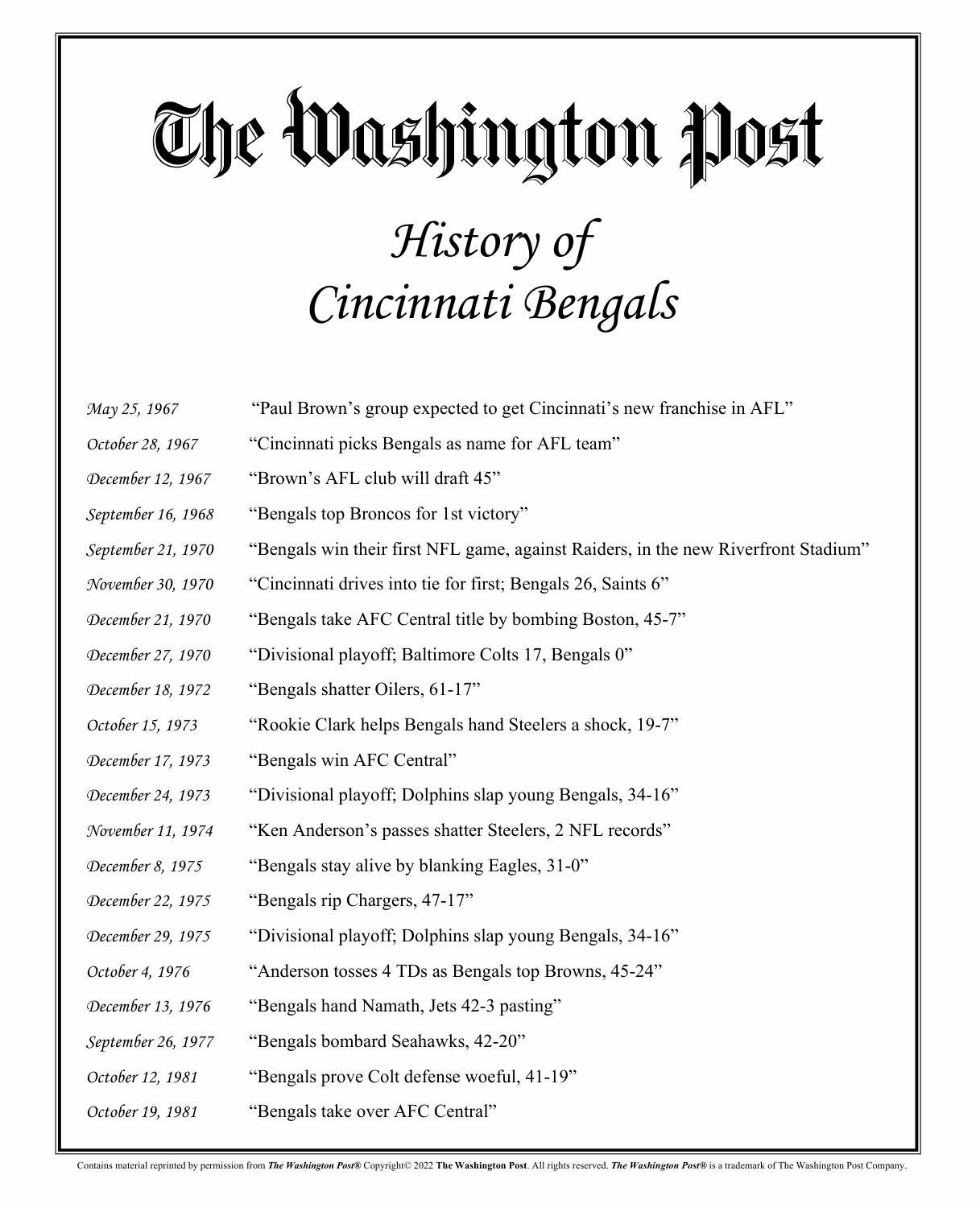- 
- *November 2, 1981* "Anderson, Bengals rout Oilers 34-21, lead Division"
- *November 30, 1981* "Bengals win 5th in row, 41-21 vs. Browns"
- *December 14, 1981* "Bengals beat Steelers, win AFC Central"
- *December 21, 1981* "Bengals edge Falcons to clinch home berths"
- *January 4, 1982* "Divisional playoff; Bengals 28, Bills 21"
- *January 11, 1982* "AFC Championship; Anderson, Bengals oust Chargers, 27-7"
- *January 25, 1982* "Super Bowl XVI; 49ers 26, Bengals 21"
- *November 29, 1982* "Riley's 3 interceptions help Bengals win, 31 -17 vs. Raiders"
- *January 3, 1983* "Baugh's record falls to Anderson; Bengals 35, Oilers 27"
- *January 10, 1983* "Wildcard playoff; Jets shock Bengals, 44-17"
- *November 7, 1983* "Bengals beat Oilers, 55-14"
- *December 17, 1984* "Bengals end with 52-21 victory over Bills"
- *December 9, 1985* "Bengals shock Cowboys, 50-24"
- *December 22, 1986* "Esiason directs Bengals to 52-21 rout of Jets"
- *October 3, 1988* "Raiders blitzed by Esiason, Bengals, 45-21"
- *October 10, 1988* "Bengals Boom along to sixth victory, 36-19"
- *November 7, 1988* "Eddie Brown sets a Bengals record with 216 receiving yards, in 42-7 vs. Steelers"
- *November 28, 1988* "Bills buffaloed by Boomer, Bengals, 35-21"
- *December 5, 1988* "Bengals top Chargers, 27-10, to gain playoffs"
- *December 18, 1988* "Bengals win the AFC Central title with 20-17 win vs. Redskins"
- *January 1, 1989* "Divisional playoff; Bengals top Seahawks, 21-13"
- *January 9, 1989* "AFC Championship; Cincinnati fakes, shakes Bills, 21-10"
- *January 23, 1989* "Super Bowl XXIII; 49ers 20, Bengals 16"
- *October 30, 1989* "Esiason's touchdown passes wake up Bengals, 56-23"
- *December 18, 1989* "Wyche, Bengals exact revenge on Oilers, 61-7"
- *September 24, 1990* "Breech, Bengals kick up heels, 41-7 over Patriots"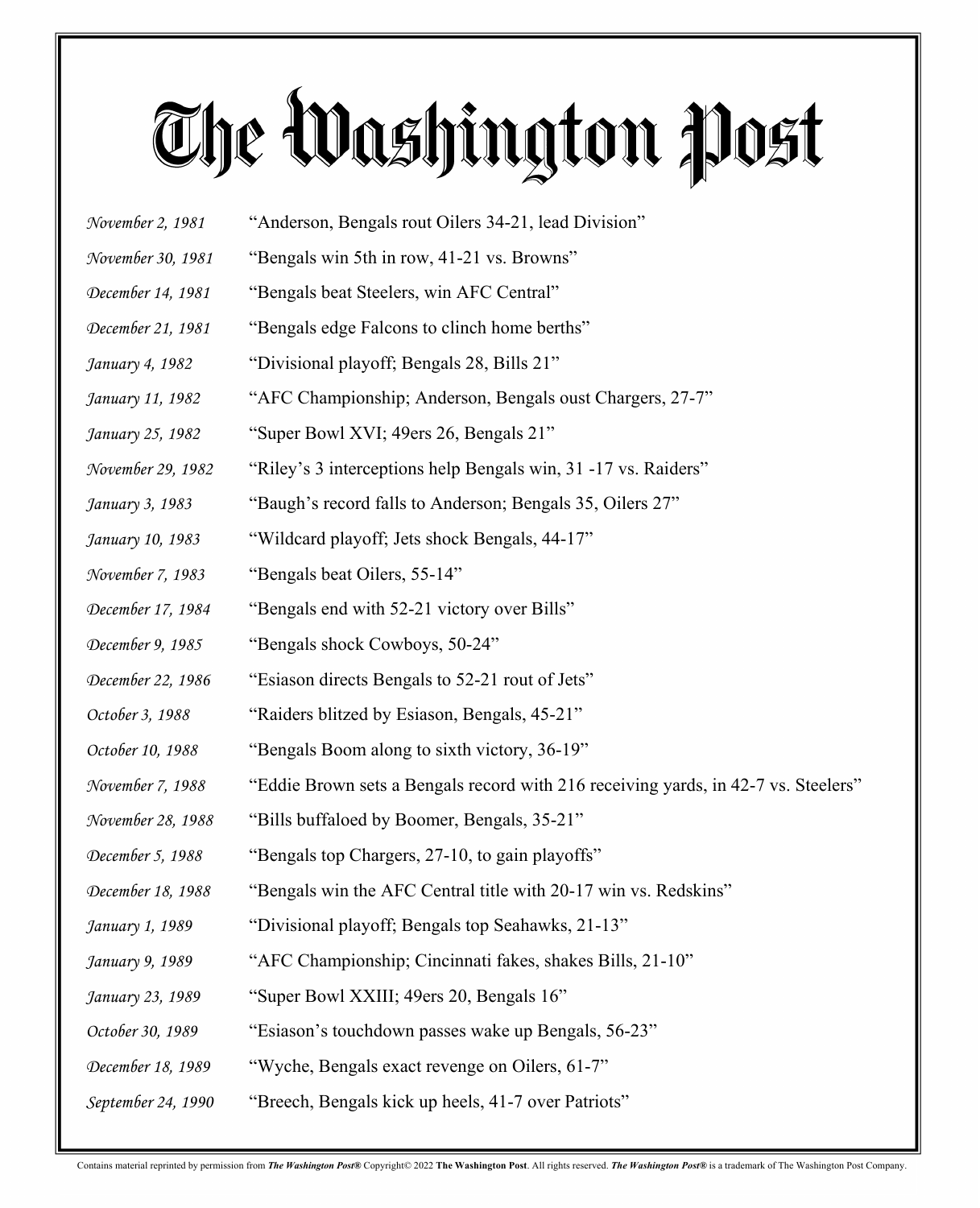*October 8, 1990* "Bengals top Rams, 34-31 (OT)" *December 31, 1990* "Bengals beat Browns, 21-14, win AFC Central" *January 7, 1991* "Wildcard playoff: Esiason too much for Oilers, 41-14" *January 14, 1991* "Divisional playoff; Raiders batter Bengals, 20-10" *December 16, 1996* "Bengals 21, Oilers 13; Day's real winner is Coach Coslet" *December 5, 1997* "Rookie Corey Dillon rushes for a record 246 yards; Bengals 41, Oilers 14" *October 23, 2000* "Corey Dillon runs into record book with 278 yards; Bengals 31, Broncos 21" *November 17, 2003* "Bengals give Chiefs a taste of defeat, 24-19" *December 1, 2003* "Roles reversed in Pittsburgh as Cincinnati rallies to win, 24-20" *December 15, 2003* "Bengals rush back, tie for first; 41-38 vs. 49ers" *November 8, 2004* "Bengals rip 'awful' Cowboys, 26-3" *November 29, 2004* "Cincinnati outlasts Cleveland in 2nd-highest scoring game in league history, 58-48" *December 6, 2004* "Bengals race past Baltimore, 27-26, with 24 4th-Quarter points" *December 27, 2004* "Bengals hand Giants eighth straight loss, 23-22" *September 26, 2005* "Cincinnati is off to its best start in 15 years; Bengals 24, Bears 7" *November 28, 2005* "Battered Ravens are picked apart by Bengals, 42-29" *December 5, 2005* "Cincinnati poised to win its 1st Division title in 15 years; Bengals 38, Steelers 31" *December 19, 2005* "Cincinnati clinch its first Division title since 1990; Bengals 41, Lions 17" *January 9, 2006* "Wildcard playoff: Steelers 31, Bengals 17" *September 25, 2006* "Bengals' fortunes turn in a hurry; Bengals 28, Steelers 20" *October 23, 2006* "Late gamble pays off for the Bengals, 17-14 vs. Panthers" *November 20, 2006* "Familiar faces lead Bengals to victory; Bengals 31, Saints 16" *November 27, 2006* "Bengals hold a team scoreless for the first time since 1989; Bengals 30, Browns 0" *September 11, 2007* "Ravens drop ball, opener in 27-20 loss to the Bengals" *October 22, 2007* "The Jets bungle against Bengals, and lose again, 38-31" *September 21, 2009* "Bengals 31, Packers 24"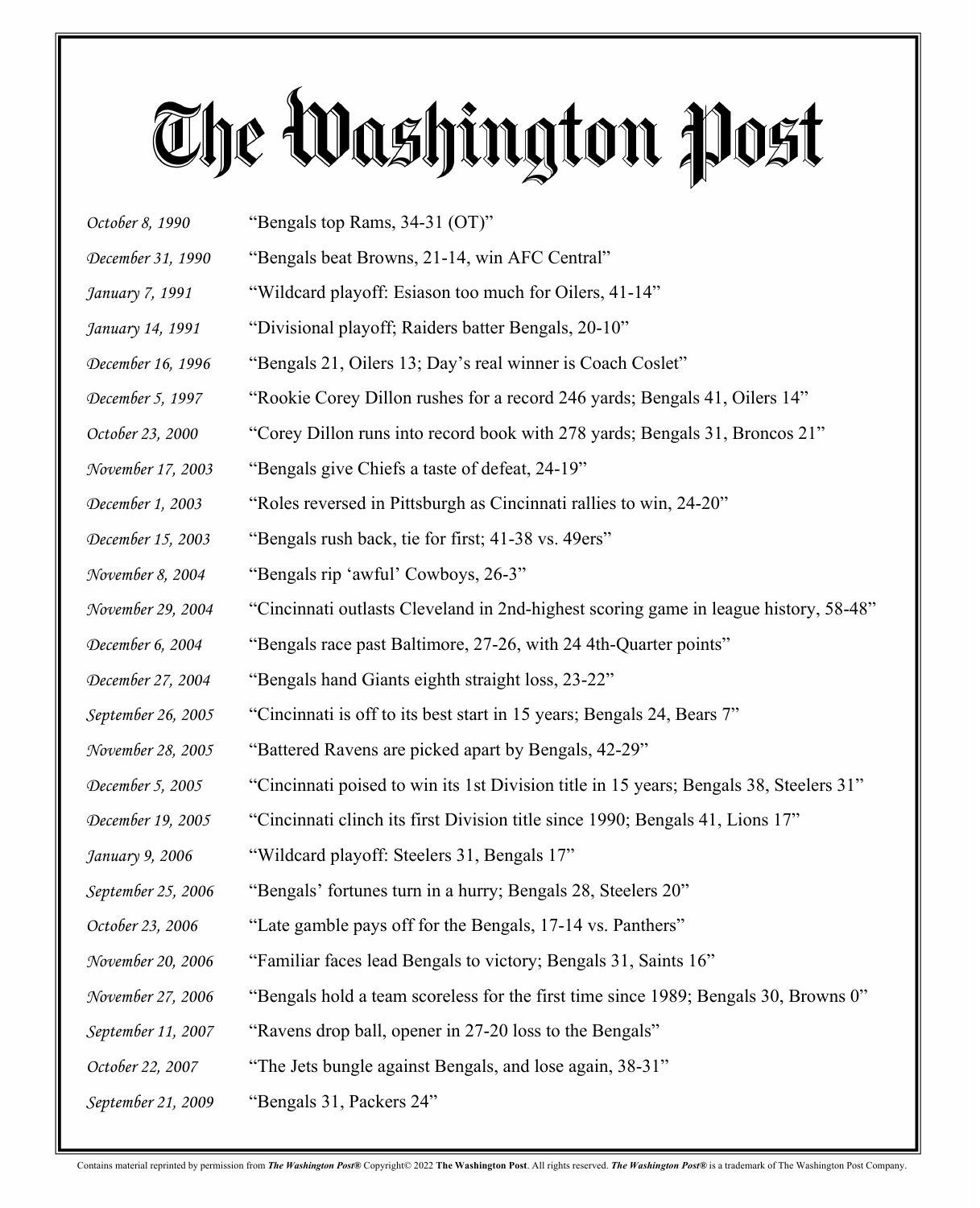| October 12, 2009   | "Business as usual for the Bengals, 17-14 vs. Ravens"                                 |
|--------------------|---------------------------------------------------------------------------------------|
| November 16, 2009  | "Bengals are AFC North's new cats on the block; Bengals 18, Steelers 12"              |
| December 28, 2009  | "Cincinnati secure the AFC North championship; Bengals 17, Chiefs 10"                 |
| January 10, 2010   | "Wildcard playoff: Jets 24, Bengals 14"                                               |
| November 7, 2011   | "Bengals beat Titans 24-17 for their longest winning streak in 23 years"              |
| December 25, 2011  | "Bengals 23, Cardinals 16"                                                            |
| January 8, 2012    | "Wildcard playoff: Texans 31, Bengals 10"                                             |
| November 12, 2012  | "Bengals strike early, often in 31-13 win vs. Giants"                                 |
| December 24, 2012  | "Bengals going back to playoffs as late FG eliminates Steelers, 13-10"                |
| January 6, 2013    | "Wildcard playoff: Texans 19, Bengals 13"                                             |
| September 23, 2013 | "Returned fumble caps Cincinnati's comeback; Bengals 34, Packers 30"                  |
| October 7, 2013    | "Bengals shut down Brady, Patriots, 13-6"                                             |
| October 14, 2013   | "Cincinnati pulls out a win after Buffalo's late charge, 27-24 (OT)"                  |
| October 21, 2013   | "Dalton, special teams lift Cincinnati to narrow win; Bengals 27, Lions 24"           |
| October 28, 2013   | "Bengals 49, Jets 9"                                                                  |
| December 23, 2013  | "Bengals clinch the AFC North title with 42-14 win vs. Vikings"                       |
| January 6, 2014    | "Wildcard playoff: Chargers 27, Bengals 10"                                           |
| October 27, 2014   | "Cincinnati sneaks by Baltimore, 27-24"                                               |
| December 23, 2014  | "Manning's four picks key Cincinnati's victory; Bengals 37, Broncos 28"               |
| January 5, 2015    | "Wildcard playoff: Cincinnati's first-round struggles continue; Colts 26, Bengals 10" |
| October 5, 2015    | "Dalton, defense help Cincinnati move to 4-0; Bengals 36, Chiefs 21"                  |
| October 12, 2015   | "Dalton leads frenetic comeback; Bengals 27, Seahawks 24 (OT)"                        |
| November 6, 2015   | "Cincinnati reaches 8-0 with a rout of Browns, 31-10"                                 |
| December 21, 2015  | "Bengals 24, 49ers $14"$                                                              |
| January 10, 2016   | "Wildcard playoff: Steelers 18, Bengals 16"                                           |
| November 20, 2017  | "Bengals 20, Broncos 17; Cincinnati's first victory in Denver since 1975"             |
|                    |                                                                                       |